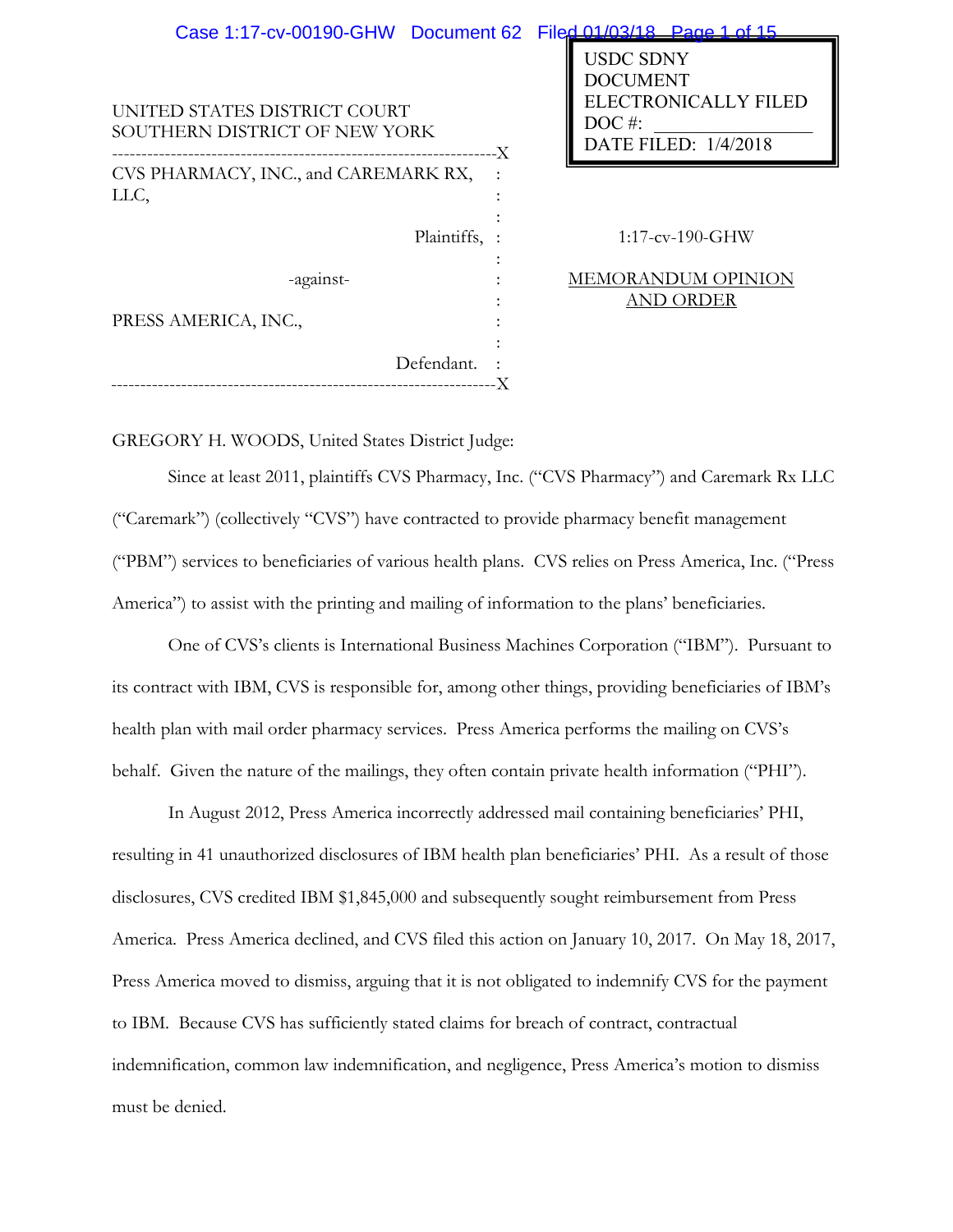### **1. BACKGROUND1**

 $\overline{a}$ 

### **A. Agreements Between CVS and Press America**

On or about October 1, 2011, CVS entered into a Master Service Agreement and Statement of Work with Press America, whereby Press America agreed to provide printing and mailing services to CVS. Am. Compl. (ECF No. 28), ¶ 13. Section 2 of the Master Service Agreement stated that Press America would provide services that met "the minimum CVS Standards," which were set forth in the Statement of Work. Master Ag. § 2 (ECF No. 28-1, at 1). The parties also entered into a second Statement of Work, ECF No. 28-1, at 23, effective May 1, 2012 through April 30, 2013, specifically outlining the printing services for which Press America would be responsible. Am. Compl. *¶¶* 2, 13. Both Statements of Work were incorporated into the Master Agreement (collectively, the "Master Agreement"), which was submitted together with the Amended Complaint.

In addition, CVS entered into a Business Associate Agreement with Press America (the "Business Associate Agreement"), ECF No. 28-2, which was intended to encourage compliance with the relevant privacy laws, including the Health Insurance Portability and Accountability Act of 1996 ("HIPAA"). Am. Compl. ¶ 14. In the Business Associate Agreement, Press America agreed not to use or disclose PHI except as specifically permitted by contract. *Id.* These provisions reflected CVS's "particular] concern[]" about liability stemming from the disclosure of its clients' PHI. *Id.* ¶ 16.

Moreover, each of CVS's contracts with Press America contain indemnity provisions. Am. Compl. ¶ 16. Under the Master Agreement, Press America "agrees (i) to indemnify and hold harmless CVS from and against any claims, liabilities, and damages to the extent same are due to [Press America's] negligence, willful misconduct, or breach of this Agreement or [Press America's]

<sup>&</sup>lt;sup>1</sup> Unless otherwise noted, the facts are taken from the amended complaint and are accepted as true for the purposes of this motion. *See, e.g.*, *Carlin v. Davidson Fink LLP*, 852 F.3d 207, 212 (2d Cir. 2017).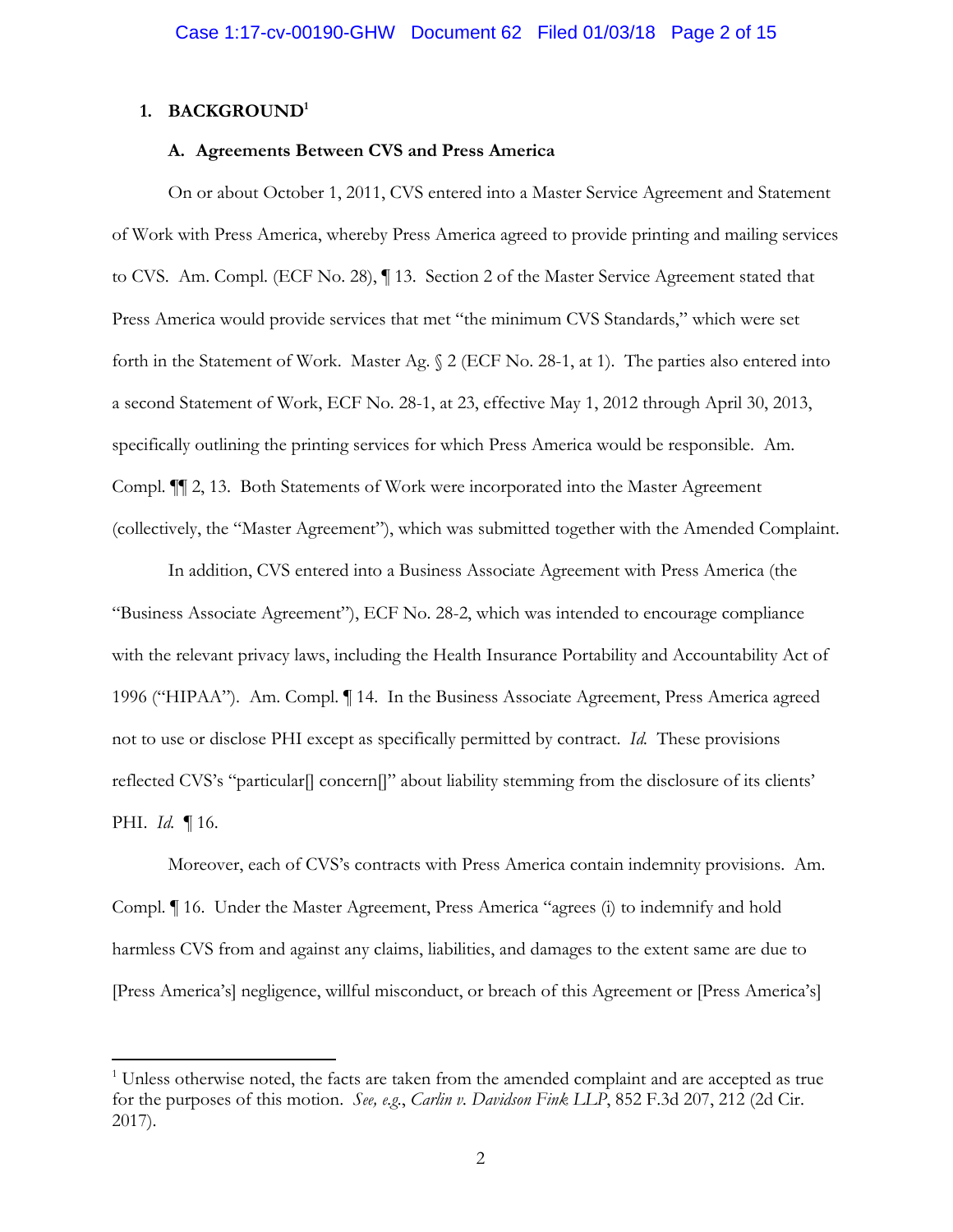## Case 1:17-cv-00190-GHW Document 62 Filed 01/03/18 Page 3 of 15

failure to comply with or abide by any applicable law  $\dots$ ." Master Ag.  $\S$  8.1. In addition, the Master Agreement requires that Press America maintain insurance sufficient to cover any losses incurred by CVS that were caused by Press America's disclosure of PHI. Am. Compl. ¶ 18 (citing Master Ag. § 8.3). Similarly, the Business Associate Agreement provides that Press America will:

indemnify and hold harmless CVS and any of its officers, directors, employees, or agents from and against any claim, cause of action, liability, damage, cost, or expense . . . arising out of or in connection with any breach of the terms of this Agreement, any Breach of Private Information under the control of [Press America] or its agents or subcontractors that requires notification under the HIPAA Rules or state law, or any failure to perform its obligations with respect to Private Information by [Press America], it[s] officers, employees, agents, or any person or entity under [Press America's] direction or control.

Bus. Assoc. Ag. § 6.0.

### **B. Agreements Between CVS and IBM**

Pursuant to a "series of agreements" between CVS and IBM that were ultimately memorialized in an agreement that went into effect on January 1, 2012 (the "IBM Contract"), CVS "agreed to administer IBM's managed care pharmacy program." Am. Compl. ¶ 15. The IBM Contract provides, among other things, that CVS would correspond with IBM employees about their prescribed medications via U.S. Mail. *Id.* Pursuant to the Second Statement of Work, Press America became responsible for "services that would be performed for CVS in connection with its work" under the IBM Contract. *Id.* ¶ 13.

Most relevant for purposes of this motion, the IBM Contract requires that CVS comply with certain "performance standards." Am. Compl. ¶ 26 (quoting IBM Ag. § 3.13). According to the IBM Contract, the "performance standards and any related fee adjustments are not intended to operate as liquidated damages, a penalty, or as an exclusive remedy but rather to correspond to the level of service being provided." Am. Compl. ¶ 27 (quoting IBM Ag. § 3.13). One such performance standard, entitled "Protection of Confidential Participant Information," sets forth a fee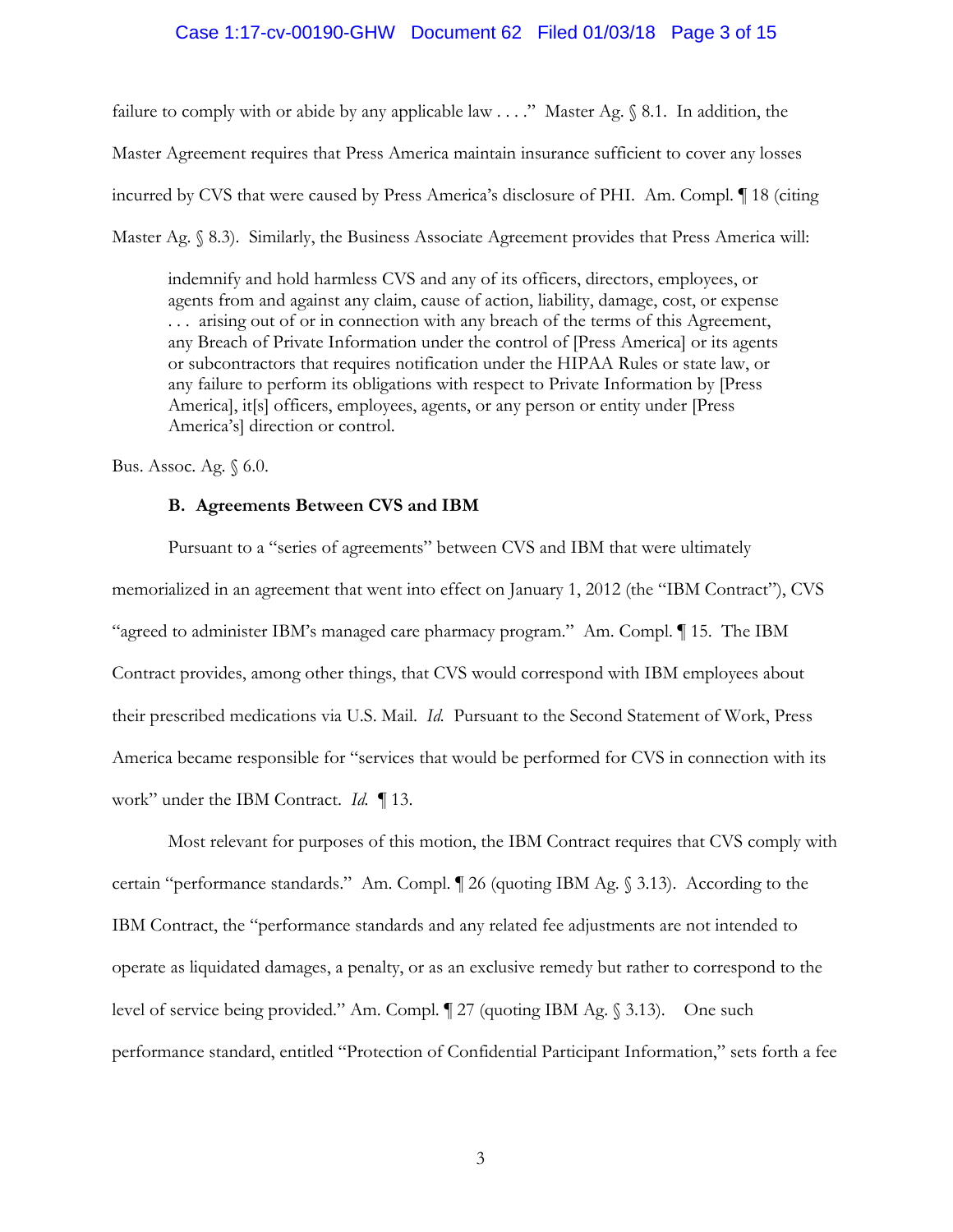# Case 1:17-cv-00190-GHW Document 62 Filed 01/03/18 Page 4 of 15

that CVS must pay to IBM in the event of a "Protection of Information Failure," which is defined

as:

[any] use or disclosure of Confidential Participant Information, Protected Health Information or Personal Data (collectively "Personal Information") in the possession or control of CVS Caremark, its employees, agents, independent contractors or Subcontractors that is not provided for or permitted by this Agreement, including Breaches of Unsecured Protected Health Information and certain disclosures that would not qualify as a Breach of Unsecured Protected Health Information but that result in disclosure of Personal Information to an improper or incorrect third party, or that would require notice to the Participant under state or federal law as a data breach.

*Id.* ¶¶ 29, 30 & Ex. D. The fee is three percent of the annual fees at risk "*for each Protection of Information Failure.*" Am. Compl. 1 31 (emphasis in the original).

## **C. The PHI Disclosures**

On or about August 2, 2012, Press America improperly disclosed the PHI of beneficiaries of health plans administered by CVS, including those in the IBM health plan, when it mailed PHI to the wrong beneficiaries. Am. Compl. ¶¶ 3, 23. It was ultimately determined that there were a total of 41 disclosures of IBM beneficiaries' PHI. *Id.* ¶¶ 23, 32. Consequently, on December 31, 2012, CVS credited IBM \$1,845,000—calculated as three percent of the annual fee amount at risk for the performance guarantees (\$45,000), multiplied by the total number of disclosures (41). *Id.* ¶¶ 33, 34. Thereafter, CVS sought reimbursement from Press America. Despite CVS's demands, however, Press America refused to pay. *Id.*  $\P\P$  4, 5, 38. Press America now contends, among other things, that it is not obligated to reimburse CVS because (i) the performance standard provision of the IBM Contract is an unenforceable penalty; and (ii) Press America could not have agreed to indemnify CVS for it payments to IBM because Press America was unaware of the terms of the IBM Contract. *See* Def.'s Mem. of Law (ECF No. 45), at 2.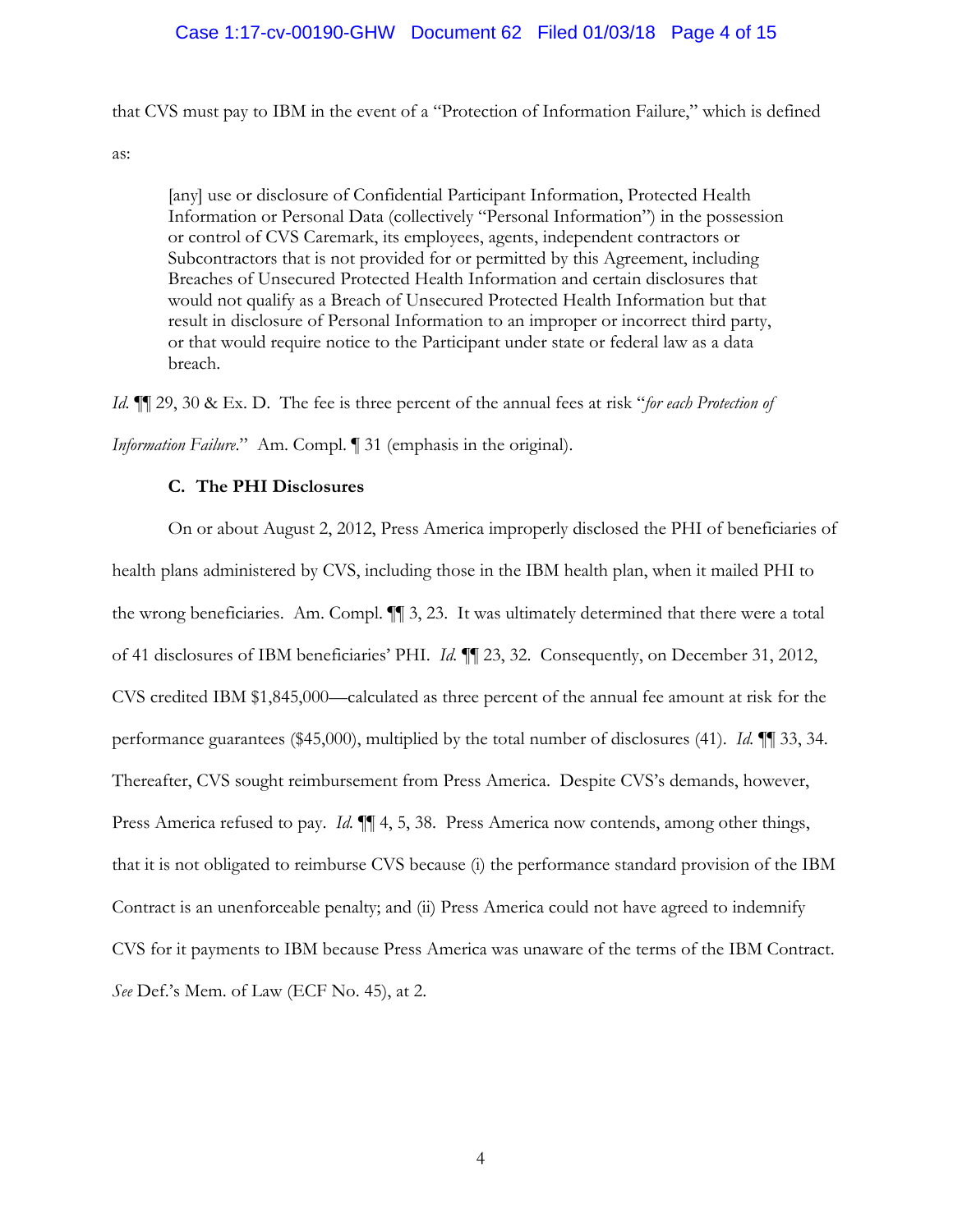## **2. LEGAL STANDARDS**

### **A. Rule 12(b)(6)**

Under Federal Rule of Civil Procedure 8(a)(2), a complaint must contain "a short and plain statement of the claim showing that the pleader is entitled to relief." Rule 8 "does not require detailed factual allegations, but it demands more than an unadorned, the-defendant-unlawfullyharmed-me accusation." *Ashcroft v. Iqbal*, 556 U.S. 662, 678 (2009). To survive a motion to dismiss pursuant to Rule 12(b)(6), a complaint "must contain sufficient factual matter, accepted as true, to 'state a claim to relief that is plausible on its face.'" *Iqbal*, 556 U.S. at 678 (2009) (quoting *Bell Atl. Corp. v. Twombly*, 550 U.S. 544, 570 (2007)). "A claim has facial plausibility when the plaintiff pleads factual content that allows the court to draw the reasonable inference that the defendant is liable for the misconduct alleged." *Id.* (citing *Twombly*, 550 U.S. at 556). "To survive dismissal, the plaintiff must provide the grounds upon which his claim rests through factual allegations sufficient 'to raise a right to relief above the speculative level.'" *ATSI Commc'ns, Inc. v. Shaar Fund, Ltd.*, 493 F.3d 87, 98 (2d Cir. 2007) (quoting *Twombly*, 550 U.S. at 555).

Determining whether a complaint states a plausible claim is a "context-specific task that requires the reviewing court to draw on its judicial experience and common sense." *Iqbal*, 556 U.S. at 679. The court must accept all facts alleged in the complaint as true and draw all reasonable inferences in the plaintiff's favor. *Burch v. Pioneer Credit Recovery, Inc*., 551 F.3d 122, 124 (2d Cir. 2008) (per curiam). However, a complaint that offers "labels and conclusions" or "naked assertion[s]" without "further factual enhancement" will not survive a motion to dismiss. *Iqbal*, 556 U.S. at 678 (citing *Twombly*, 550 U.S. at 555, 557).

"In considering a motion to dismiss for failure to state a claim pursuant to Rule  $12(b)(6)$ , a district court may consider the facts alleged in the complaint, documents attached to the complaint as exhibits, and documents incorporated by reference in the complaint." *DiFolco v. MSNBC Cable L.L.C.*, 622 F.3d 104, 111 (2d Cir. 2010) (citations omitted). "Where a document is not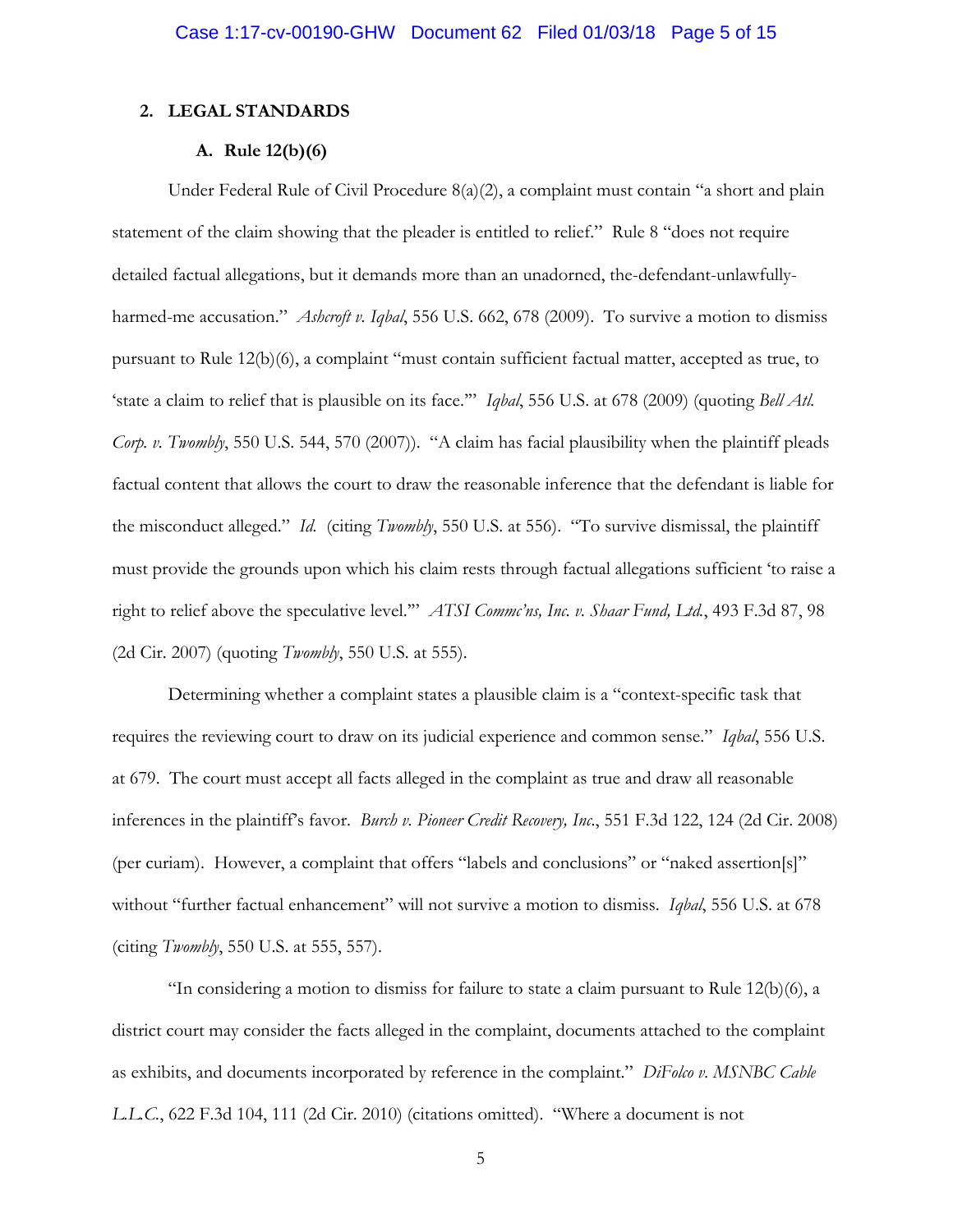### Case 1:17-cv-00190-GHW Document 62 Filed 01/03/18 Page 6 of 15

incorporated by reference, the court may never[the]less consider it where the complaint 'relies heavily upon its terms and effect,' thereby rendering the document 'integral' to the complaint." *Id.* (quoting *Mangiafico v. Blumenthal,* 471 F.3d 391, 398 (2d Cir. 2006)). Finally, the Court may also consider "matters of which judicial notice may be taken." *Goel v. Bunge, Ltd.*, 820 F.3d 554, 559 (2d Cir. 2016) (citation omitted).

#### **3. DISCUSSION**

# **A. Press America Is Not Entitled to Dismissal of CVS's Breach of Contract or Contractual Indemnification Claims**

The Master Agreement is "governed by and construed in accordance with the laws of the State of New York, without reference to the conflict of law provisions thereof." Master Ag. § 13.8. "To state a claim for breach of contract under New York law, 'the complaint must allege: (i) the formation of a contract between the parties; (ii) performance by the plaintiff; (iii) failure of defendant to perform; and (iv) damages.'" *Orlander v. Staples, Inc.*, 802 F.3d 289, 294 (2d Cir. 2015) (quoting *Johnson v. Nextel Commc'ns, Inc.*, 660 F.3d 131, 142 (2d Cir. 2011)).

Press America does not dispute that CVS sufficiently pled these elements with respect to both the Master Agreement and the Business Associate Agreement. *See* Am. Compl. ¶¶ 42-65. However, Press America argues that it is not obligated to indemnify CVS under those agreements for several reasons, as set forth below.

## **i. The Amended Complaint Sufficiently Alleges the Existence and Relevant Terms of the IBM Contract**

Press America contends that the Amended Complaint "does not contain any factual material regarding what contract(s) existed between CVS and IBM on the date of the incident in question." Not. of Mot. (ECF No. 44), at 3. However, the Amended Complaint alleges that, "[p]ursuant to a series of agreements memorialized in the IBM Contract, which was effective January 1, 2012, CVS through Caremark, had agreed to administer IBM's managed care pharmacy program." Am. Compl. ¶ 15. A copy of the IBM Contract is attached to the Amended Complaint. Furthermore, the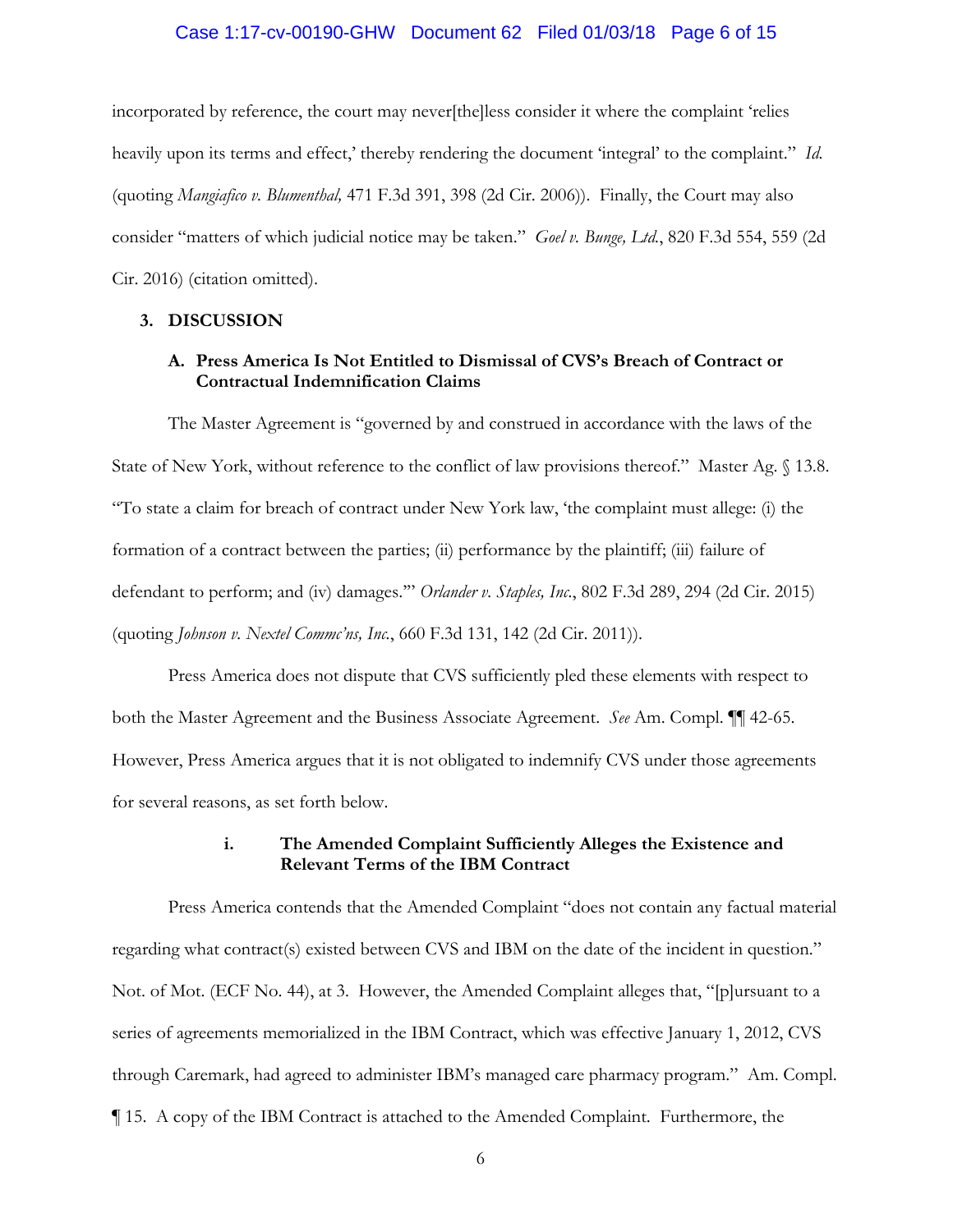## Case 1:17-cv-00190-GHW Document 62 Filed 01/03/18 Page 7 of 15

Amended Complaint sets forth the particular provision of the IBM Contract implicated by the PHI disclosures (§ 3.13) and attaches descriptions of the relevant performance standard. As a result, the Court finds that the Amended Complaint plausibly pleads that the IBM Contract existed and was in effect at the time of the disclosures.

# **ii. The Indemnification Provisions of the Master Agreement and Business Associate Agreement are Broad Enough to Capture CVS's Payment to IBM**

The language of the Master Agreement and the Business Associate Agreement, on its face, is sufficiently broad to capture CVS's payment to IBM. The Master Agreement provides that Press America will "indemnify and hold harmless CVS from and against any claims, liabilities, and damages to the extent same are *due to* [Press America's] negligence." Master Ag. § 8.1 (emphasis added). Similarly, the Business Associate Agreement provides that Press America will "indemnify and hold harmless CVS . . . from and against any claim, cause of action, liability, damage, cost, or expense . . . *arising out of or in connection with* any breach of the terms of this Agreement, [or] any Breach of Private Information under the control of" Press America. Bus. Assoc. Ag. § 6.0 (emphasis added). "The New York Court of Appeals has held that the phrase 'arising out of' is 'ordinarily understood to mean originating from, incident to, or having connection with.'" *Turner Const. Co. v. Kemper Ins. Co.*, 198 F. App'x 28, 30 (2d Cir. 2006) (summary order) (quoting *Maroney v. N.Y. Cent. Mut. Fire Ins. Co.*, 5 N.Y.3d 467, 472 (2005) (internal quotations omitted)); *see also Burlington Ins. Co. v. N.Y.C. Transit Auth.*, 29 N.Y.3d 313, 324 (2017) (collecting cases).There is no express exclusion in either of these provisions for contractual obligations that may be triggered by Press America's negligence. In the absence of such an exclusion, the language of the contract encompasses the payments to IBM triggered by Press America's negligent acts.

7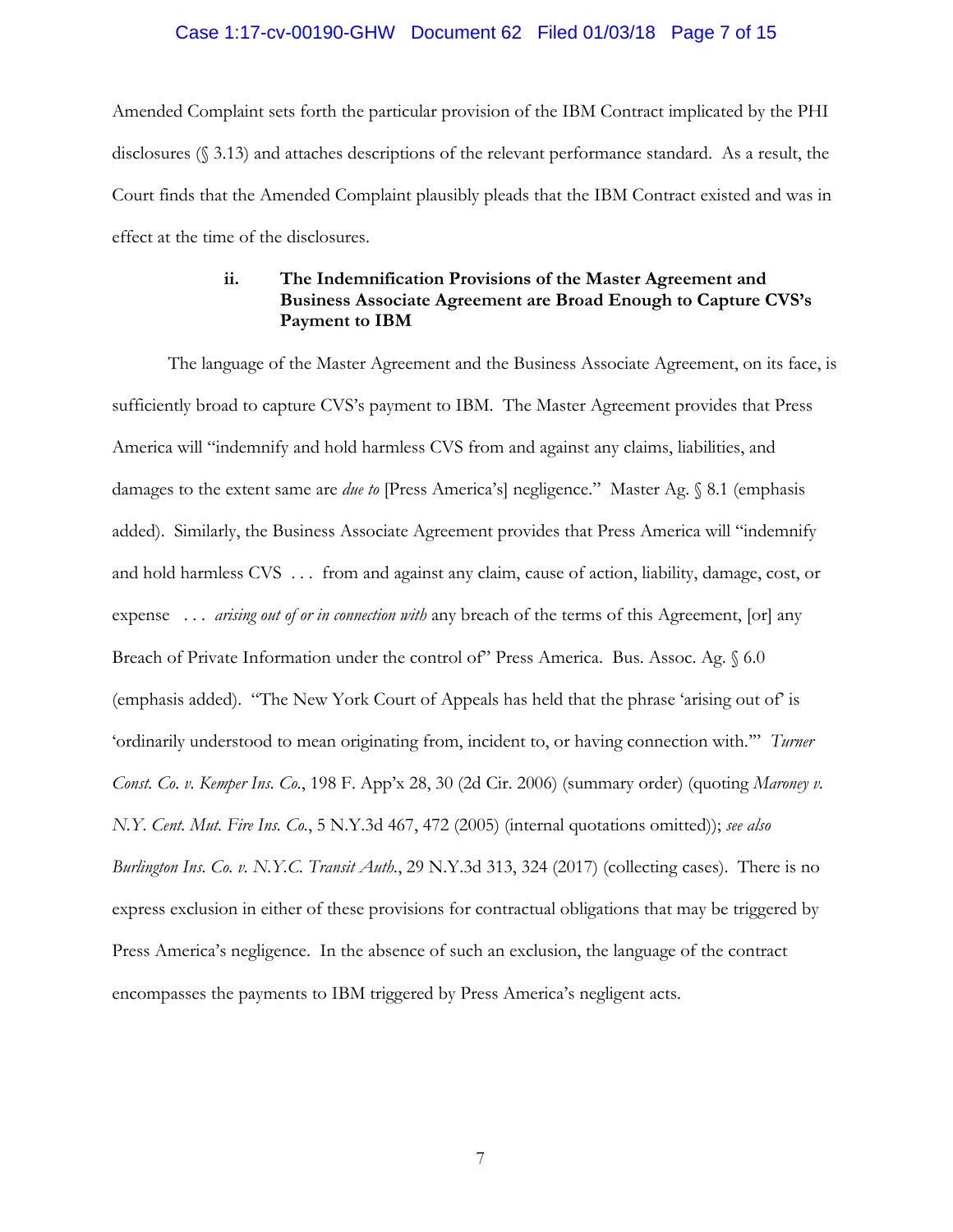# **iii. The Court Cannot Determine, at this Time, Whether the Payment Provisions of the IBM Contract are Within the Scope of the Parties' Intendment**

According to Press America, the indemnity provisions of the Master Agreement and Business Associate Agreement cannot be read to include payments made pursuant to the IBM Contract because the IBM Contract did not exist when Press America entered into the agreements with CVS. Def.'s Mem. of Law, at 15. As a result, Press America argues, neither it nor CVS could have intended that CVS's payment obligations under the IBM Contract would be covered by indemnification provisions of the Master Agreement or the Business Associate Agreement.

 "It is axiomatic that an indemnity contract is interpreted to effectuate the intention of the parties as expressed in the unequivocal language of the contract." *Gibbs-Alfano v. Burton*, 281 F.3d 12, 19 (2d Cir. 2002) (citing *Weissman v. Sinorm Deli, Inc.*, 88 N.Y.2d 437, 446 (1996)). "An indemnification agreement will not be read to impose obligations upon the indemnitor which are neither disclosed at the time of its execution *nor* reasonably within the scope of [i] its terms and [ii] the over-all intendment of the parties at the time of its making." *Tokyo Tanker Co. v. Etra Shipping Corp.*, 536 N.Y.S.2d 75, 76 (1st Dep't 1989) (emphasis added). In other words, indemnity provisions "should not be extended to include damages which are neither expressly within its terms nor of such character that it is reasonable to infer that they were intended to be covered under the contract." *Id.* at 78. Even accepting Press America's assertion that no obligation to indemnify CVS for payments to IBM was disclosed when Press America executed its agreements with CVS, the Court cannot conclude, at this stage, that such indemnification is not "reasonably within the scope of" the agreements' terms or the "over-all intendment of the parties." *Id.* at 76. As already discussed, the Amended Complaint supports a plausible inference that a breach of the IBM Contract was "due to" Press America's negligence, such that it could be subject to the Master Agreement's indemnification provision and that CVS's payment to IBM was a cost "arising out of or in connection with" a breach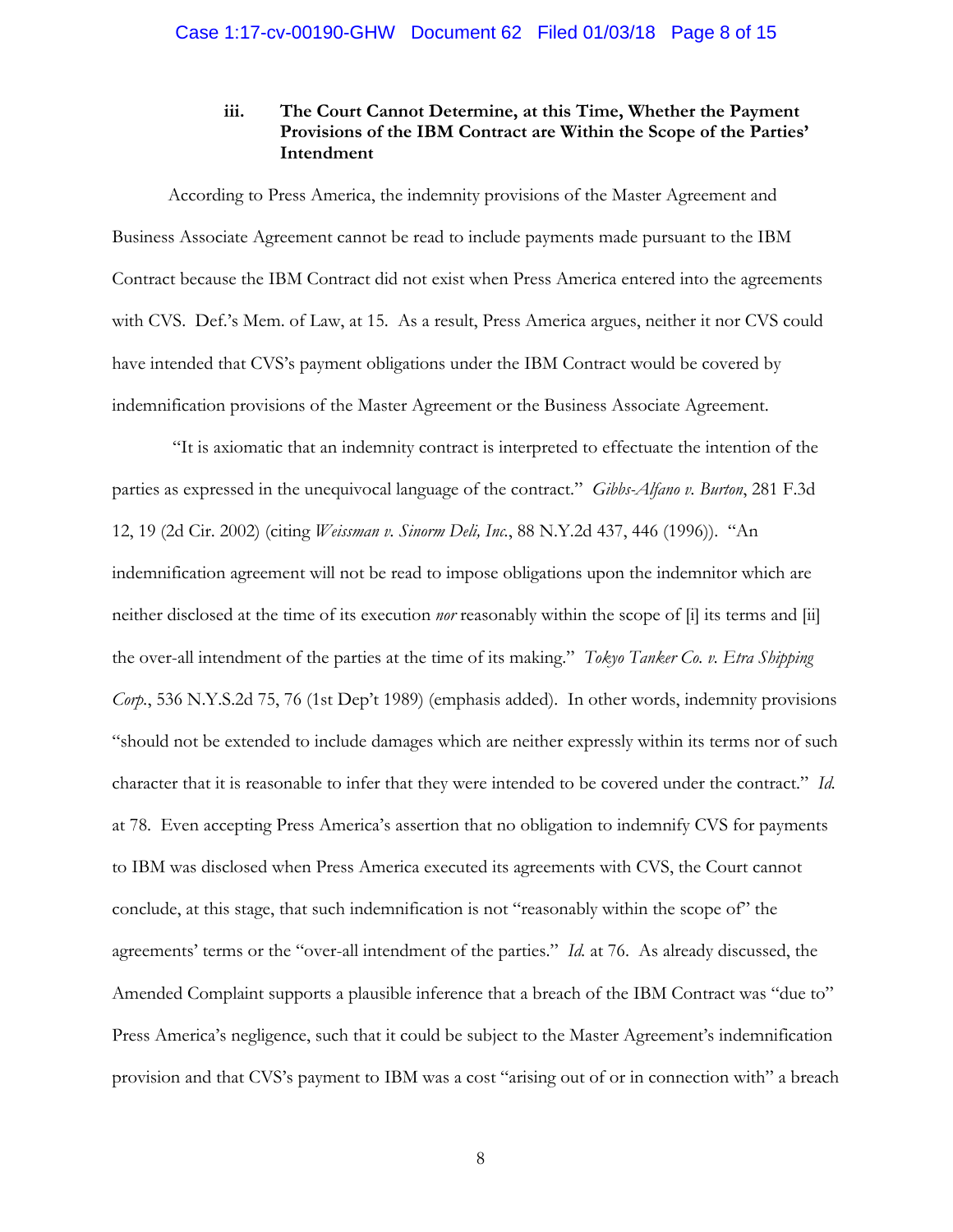### Case 1:17-cv-00190-GHW Document 62 Filed 01/03/18 Page 9 of 15

of PHI that was within Press America's control, which could be covered by the Business Associate Agreement.

With respect to the parties' "over-all intendment," the Court acknowledges that where a party is "under no legal duty to indemnify, a contract assuming that obligation must be strictly construed to avoid reading into it a duty which the parties did not intend to be assumed." *Hooper Assocs., Ltd. v. AGS Computers, Inc.*, 74 N.Y. 2d 487, 491 (1989) (citations omitted); *see also St. Paul Mercury Ins. Co. v. M&T Bank Corp.*, No. 12-cv-6322-JFK, 2014 WL 1468452, at \*4 (S.D.N.Y. Apr. 11, 2014) ("Indemnification clauses should be read to implement the parties' intentions, and must be strictly construed to avoid inferring duties that they did not intend to create."); *Niagara Frontier Transp. Auth. v. Tri-Delta Constr. Corp.*, 487 N.Y.S.2d 428, 431 (4th Dep't 1985) (an indemnity provision "should be construed so as to encompass only that loss and damage which reasonably appear to have been within the intent of the parties" as evidenced by "the language, purpose or surrounding facts and circumstances"), *aff'd* 65 N.Y.2d 1038 (1985). At the motion to dismiss stage, however, the Court may consider only the allegations of the Amended Complaint and the documents incorporated therein. As described previously, the allegations and language of the relevant indemnification provisions are broad. Further, the Amended Complaint plausibly alleges that the terms of the IBM Contract existed—as a series of agreements—at least by the time CVS and Press America entered into the second Statement of Work. *See* Am. Compl. ¶ 13. Therefore, taking CVS's allegations as true and drawing all reasonable inferences in its favor, the Court cannot determine, at this time, whether the IBM Contract's payment provisions were intended to be covered by the indemnity provisions of the Master Agreement and/or the Business Associate Agreement.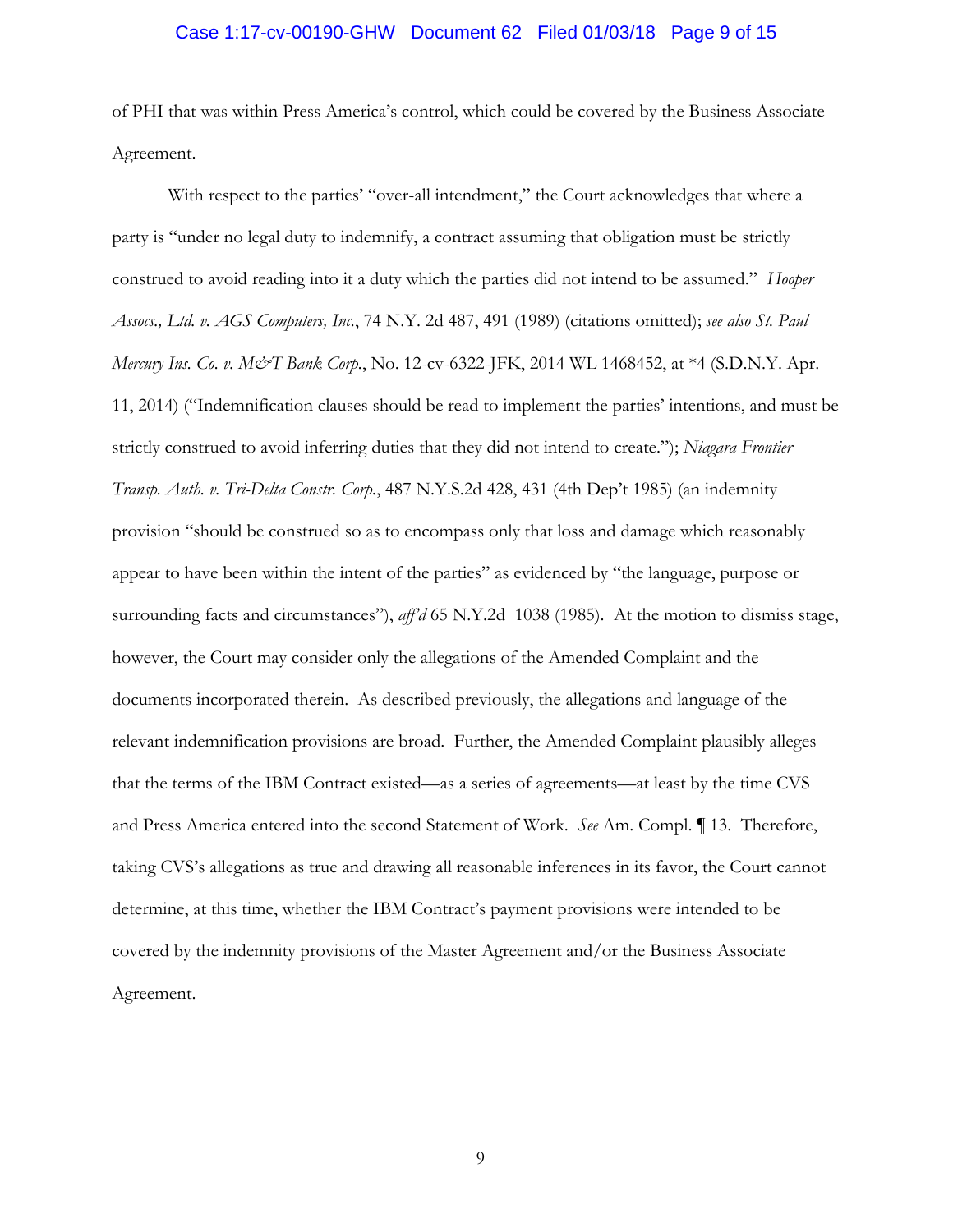# **iv. The Court Cannot Determine, at this Time, Whether the IBM Contract's Payment Provision was a Proximate Cause of CVS's Damages**

According to Press America, "[t]he penalty agreed to confidentially . . . is at most a cause in fact, but not the proximate cause, of CVS's claimed damages." Not. of Motion, at 3. As a result, Press America maintains that all causes of action arising out of the contractual provisions—namely, Counts I, II, III, and IV—must be dismissed. This argument is premature. "[S]orting among the potential causes and determining which parties are liable is a task for a jury, not a judge deciding a motion to dismiss." *MF Glob. Holdings Ltd. v. PricewaterhouseCoopers LLP*, 43 F. Supp. 3d 309, 315 (S.D.N.Y. 2014). "For now, it is sufficient that [the plaintiff] has 'state[d] a claim to relief that is plausible on its face.'" *Id.* (quoting *Twombly*, 550 U.S. at 570).

# **v. Press America Does Not Have Grounds to Challenge the Enforceability of the IBM Agreement**

Press America argues at length that the provision of the IBM Contract pursuant to which CVS made its payment is unenforceable and, therefore, that any payment by CVS was voluntary and not subject to indemnification. However, Press America does not have a contractual right to claim that the agreement is unenforceable, and there is no basis for the Court to conclude that it was not enforceable at the time that CVS made its payment to IBM. "[A]bsent a contractual relationship there can be no contractual remedy." *Suffolk Cnty. v. Long Island Lighting Co.*, 728 F.2d 52, 63 (2d Cir. 1984). "A non-party to a contract governed by New York law lacks standing to enforce the agreement in the absence of terms that 'clearly evidence[ ] an intent to permit enforcement by the third party' in question." *Premium Mortg. Corp. v. Equifax, Inc.,* 583 F.3d 103, 108 (2d Cir. 2009) (quoting *Fourth Ocean Putnam Corp. v. Interstate Wrecking Co.*, 66 N.Y.2d 38, 45 (1985)). Unenforceability is an affirmative defense that may be raised by (i) a party in privity of contract with

the defendant; or (ii) a third-party beneficiary of that contract. *Hillside Metro Assocs. v. JPMorgan Chase Bank, Nat'l Ass'n*, 747 F.3d 44, 49 (2d Cir. 2014) (A contractual relationship "exists if the plaintiff is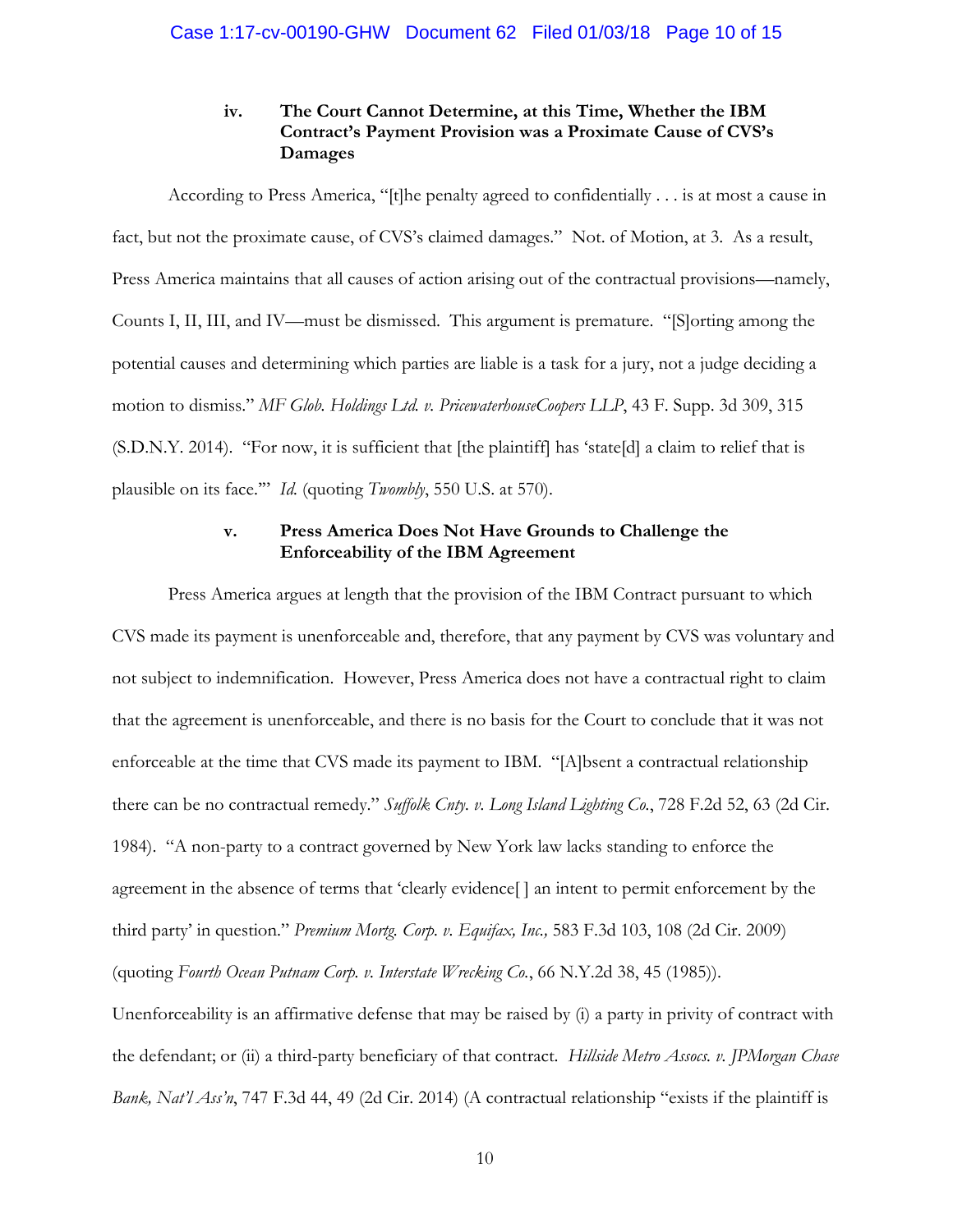### Case 1:17-cv-00190-GHW Document 62 Filed 01/03/18 Page 11 of 15

in privity of contract with the defendant or is a third-party beneficiary of the contract."); *see also Karamath v. U.S. Bank, N.A.,* No. 11-cv-557-NGG-RML, 2012 WL 4327613, at \*7 (E.D.N.Y. Aug. 29, 2012) ("plaintiff is not a party to the [Pooling and Servicing Agreement] . . . and is not a thirdparty beneficiary . . . and therefore has no standing to challenge the validity of that agreement"), *report and recommendation adopted*, No. 11-cv-1557-NGG-RML, 2012 WL 4327502 (E.D.N.Y. Sept. 20, 2012). Press America could have contracted for the right to take up payment disputes or to approve CVS's contracts with potential clients or otherwise contracted for the right to challenge on CVS's behalf the enforceability of any payment obligations that might be the subject of a claim for indemnification, but there is no indication on the current record that it did so. Press America is not a party to or third-party beneficiary of the IBM Agreement. Therefore, Press America does not have the capacity to attack the enforceability of the underlying agreement between IBM and CVS.

The enforceability of the IBM Contract's payment provision may ultimately impact the Court's evaluation of whether CVS is entitled to indemnification. For example, Press America may argue that it was not within the intendment of the parties for it to be liable for reimbursement of an unenforceable penalty. But an evaluation of that argument is different from a direct attack on the enforceability of the provision, which Press America launches here, and the Court rejects.<sup>2</sup>

 $\overline{a}$ 

<sup>&</sup>lt;sup>2</sup> Press America cites *Broadway Houston Mack Dev. LLC v. Kohl*, 870 N.Y.S.2d 748 (Sup. Ct. Suffolk Cnty. 2008), *aff'd* 897 N.Y.S.2d 505 (2d Dep't 2010) and *Fed. Nat. Mortg. Ass'n v. Bridgeport Portfolio, LLC*, 150 Conn. App. 610, 617, 92 A.3d 966 (Conn. App. 2014), a case applying Connecticut state law, for the proposition that an alleged third-party indemnitor may challenge the enforceability of the contract giving rise to its alleged indemnification obligation. These cases are inapposite. In *Broadway Houston*, the plaintiff paid the full amount of a lien rather than pursuing other, less expensive means of discharging it. *Id.* at 755. The court denied the plaintiff's summary judgment motion, finding, in part, that "[t]o the extent that the plaintiff made a business decision" to elect payment in full rather than the less expensive available remedies, it "knowingly assumed the risk of possible double payment." *Id.* at 756. The court also considered the fact that the plaintiff had several options and selected the most expensive one—payment in full. Similarly, in affirming this decision, the Second Department noted that the plaintiff "failed to demonstrate that [its] payments were necessary to protect its legal or economic interests." 897 N.Y.S.2d at 506. This case is fundamentally different because, unlike in *Broadway Houston*, CVS had only one option with respect to the amount owed IBM under the IBM Contract. In *Bridgeport Portfolio*, the court cites Connecticut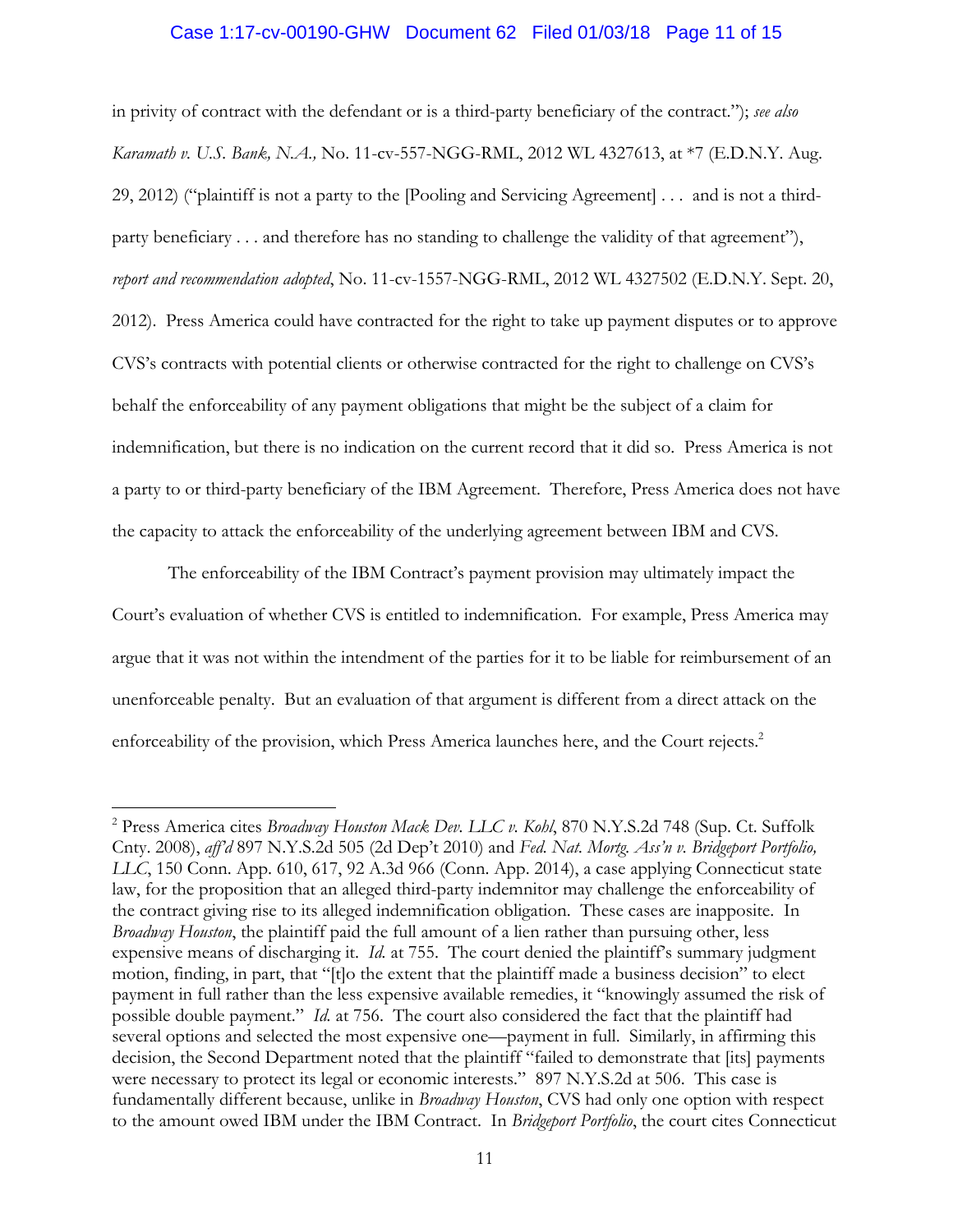# **B. Implied Indemnity Theories**

# **i. CVS's Claim for Common Law Indemnification Survives the Motion to Dismiss Because it is Adequately Pleaded and Because it is Unclear at this Time Whether the IBM Contract is Enforceable**

 "Under New York law, common-law (or implied) indemnity 'is a restitution concept which results in a shifting of the loss because to fail to do so would result in the unjust enrichment of one party at the expense of the other.'" *Amguard Ins. Co. v. Getty Realty Corp.*, 147 F. Supp. 3d 212, 220 (S.D.N.Y. 2015) (quoting *Facilities Dev. Corp. v. Miletta*, 584 N.Y.S.2d 491, 495 (3d Dep't 1992) (internal quotations omitted)); *see also CSC Scientific Co., Inc. v. Manorcare Health Servs., Inc.*, 867 F. Supp. 2d 368, 377 (S.D.N.Y. 2011) ("Common law or implied indemnification is a 'quasi-contract' doctrine rooted in principles of equity and fairness conceptually related to restitution"); *Mas v. Two Bridges Assocs. by Nat. Kinney Corp.*, 75 N.Y.2d 680, 690 (1990) ("Implied indemnity is a restitution concept which permits shifting the loss because to fail to do so would result in the unjust enrichment of one party at the expense of the other.").

"Under New York law, an indemnitor must bear some fault for the damages suffered by the indemnitee, whether on account of negligence, equitable considerations, or statutory requirements." *In re Sept. 11 Litig.*, 751 F.3d 86, 94 (2d Cir. 2014). "In New York, '[a] cause of action for commonlaw indemnification can be sustained only if: (1) the party seeking indemnity and the party from whom indemnity is sought have breached a duty to a third person, and (2) some duty to indemnify exists between them."" *Highland Holdings & Zito I, L.P. v. Century*/ML Cable Venture, No. 06-cv-181-GBD, 2007 WL 2405689, at \*4 (S.D.N.Y. Aug. 24, 2007) (quoting *Ins. Co. of State of Pennsylvania v. HSBC Bank USA*, 829 N.Y.S.2d 511, 518 (1st Dep't 2007) (citations omitted)), *aff'd sub nom. In re Century/ML Cable Venture*, 311 F. App'x 455 (2d Cir. 2009). "The duty that forms the basis for the

 $\overline{a}$ 

state law for the proposition that a personal guarantor of a mortgage had standing on the basis of his "real interest" in a judgment of strict foreclosure. 150 Conn. App. at 617.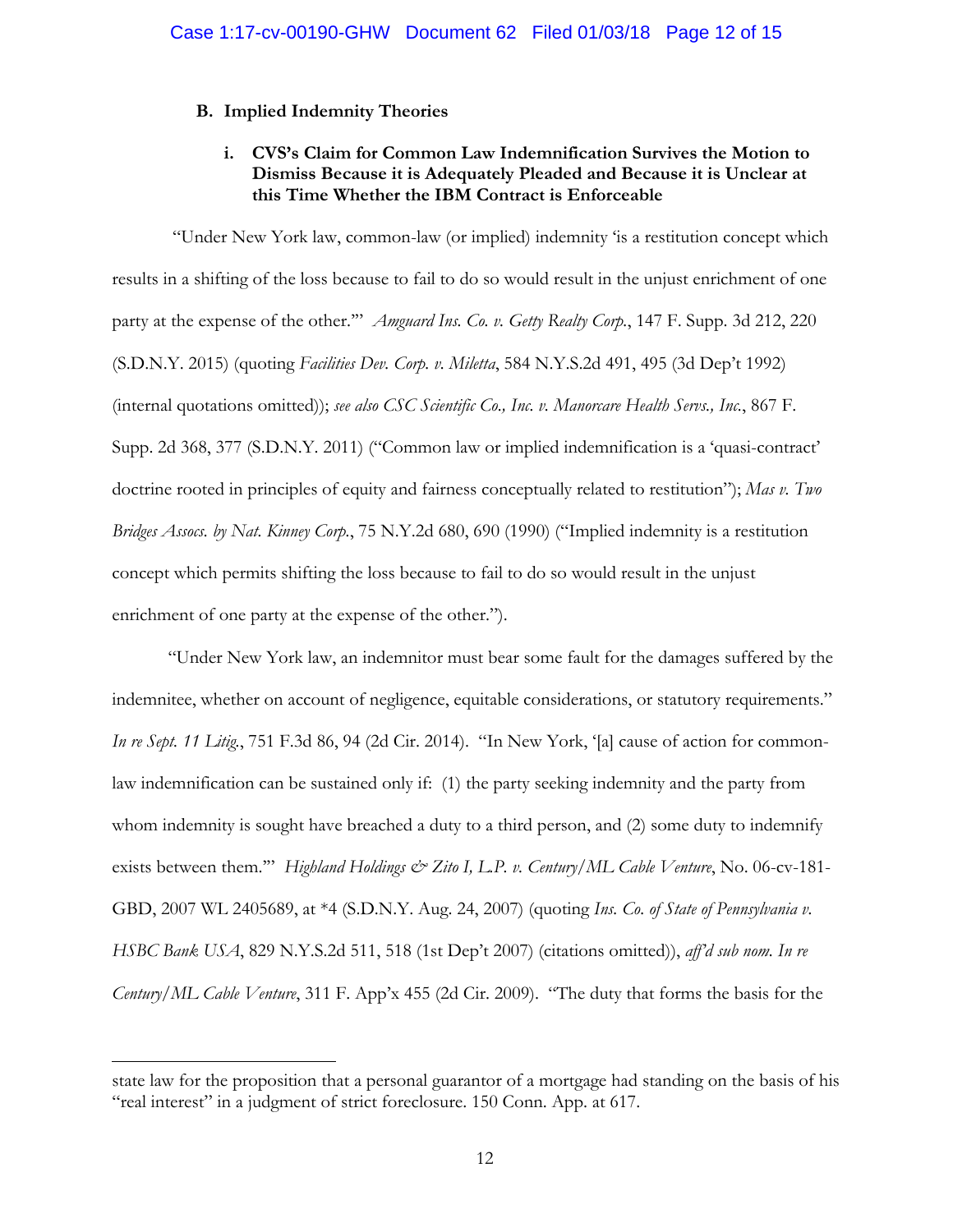#### Case 1:17-cv-00190-GHW Document 62 Filed 01/03/18 Page 13 of 15

liability arises from the principle that 'every one is responsible for the consequences of his own negligence, and if another person has been compelled . . . to pay the damages which ought to have been paid by the wrongdoer, they may be recovered from him.'" *Raquet v. Braun*, 90 N.Y.2d 177, 183 (1997) (quoting *Oceanic Stream Nav. Co. v. Compania Transatlantica Espanola*, 134 N.Y. 461, 468 (1892)). Significantly, "the 'key element' of a common law indemnification claim 'is not a duty running from the indemnitor to the injured party, but rather is a separate duty owed the indemnitee by the indemnitor."<sup>3</sup> *Perkins Eastman Architects, P.C. v. Thor Engineers, P.A.*, 769 F. Supp. 2d 322, 329-30 (S.D.N.Y. 2011) (quoting *Raquet*, 90 N.Y.2d at 183).

CVS's allegations satisfy these requirements. CVS alleges that the PHI disclosures were "due solely to Press America's improper conduct and negligence." Am. Compl. ¶ 78. CVS further alleges that, although it was "in no way responsible" for the disclosures, CVS was "required to notify those affected" which "significantly damage[d]" its reputation and goodwill with its clients. *Id.* ¶¶ 79, 81. Finally—although it appears elsewhere in the Amended Complaint—CVS alleges that it was owed a "duty of reasonable care in a manner consistent with the knowledge and ability possessed" by Press America, a vendor of printing and mailing services. Am. Compl. ¶ 86. CVS also alleges elsewhere in the Amended Complaint that "[b]oth Press America and CVS were well aware of the inherent risks associated with mailing PHI and other sensitive information to patients." *Id.* ¶ 16. Considering the allegations of the Amended Complaint as a whole, the Court accepts, at this stage, that CVS has sufficiently alleged that it is owed a duty by Press America by virtue of the nature of their relationship, and that the duty was breached.

According to Press America, CVS "may not 'recover in quasi contract where the parties have a valid, enforceable contract that governs the same subject matter' as the quasi contract claim." Def. Mem. of Law, at 21 (quoting *Murray Bresky Consultants, Ltd. v. N.Y. Comp. Manager's Inc.*, 968 N.Y.S.2d

 $\overline{a}$ 

<sup>&</sup>lt;sup>3</sup> Press America incorrectly asserts that the duty must run from Press America to IBM. Def. Mem. of Law at 20; Reply at 8.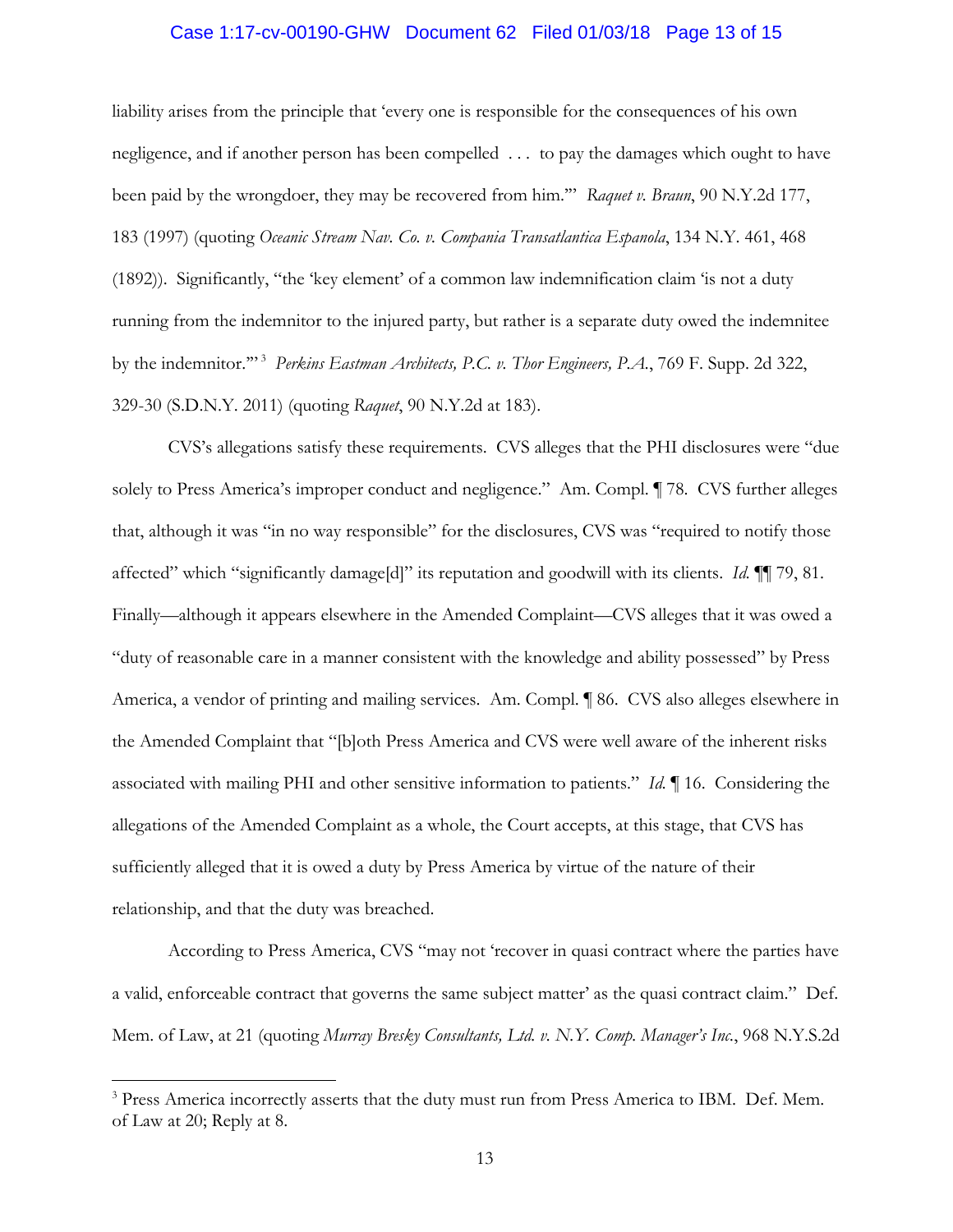#### Case 1:17-cv-00190-GHW Document 62 Filed 01/03/18 Page 14 of 15

595, 600 (3d Dep't 2013) and *4Kids Entm't, Inc. v. Upper Deck Co.*, 797 F. Supp. 2d 236, 248-49 (S.D.N.Y. 2011)). Press America is correct that "a valid and enforceable contract generally precludes recovery in quasi-contract for losses arising from the same subject matter." *CSC Scientific Co.*, 867 F. Supp. 2d at 377; *see also Int'l Techs. Mktg., Inc. v. Verint Sys., Ltd.*, 157 F. Supp. 3d 352, 370 (S.D.N.Y. 2016) ("plaintiff may not recover under a quasi-contractual theory when the parties had a valid contract governing their relationship"). But here, it is too soon to determine whether there was a "valid and enforceable" contract "governing the same subject matter." Indeed, Press America argues that the disclosures are *not* covered by the indemnification provisions in question. *Cf. CSC Scientific Co.*, 867 F. Supp. 2d at 378 ("Here, the parties expressly defined [defendant's] indemnification obligations in what is *conceded to be a valid and unambiguous written agreement*.") (emphasis added); *Clark-Fitzpatrick, Inc. v. Long Island R.R. Co.*, 70 N.Y.2d 382, 389 (1987) ("It is impermissible . . . to seek damages in an action sounding in quasi contract where the suing party has fully performed on a valid written agreement, the *existence of which is undisputed*, and the scope of which clearly covers the dispute between the parties.") (emphasis added). For these reasons, the motion to dismiss is denied, without prejudice to renewal in later summary judgment motion practice or at trial.

#### **j. CVS's Claim for Negligence is Plausibly Pleaded**

 "Under New York law . . . a plaintiff must establish three elements to prevail on a negligence claim: (1) the existence of a duty on defendant's part as to plaintiff; (2) a breach of this duty; and (3) injury to the plaintiff as a result thereof." *Aegis Ins. Servs., Inc. v. 7 World Trade Co., L.P.*, 737 F.3d 166, 177 (2d Cir. 2013) (quoting *Alfaro v. Wal–Mart Stores, Inc.*, 210 F.3d 111, 114 (2d Cir. 2000)). CVS sufficiently alleges each of these elements. *See* Am. Compl. ¶¶ 85-93. First, CVS alleges that "Press America owed CVS a duty of reasonable care in a manner consistent with the knowledge and ability possessed by such a vendor." *Id.* ¶ 86. Second, CVS alleges that "Press America breached its duty of reasonable care to CVS by, among other things, negligently disclosing PHI." *Id.* ¶ 87. Third, CVS alleges that it was damaged by Press America's negligence because,